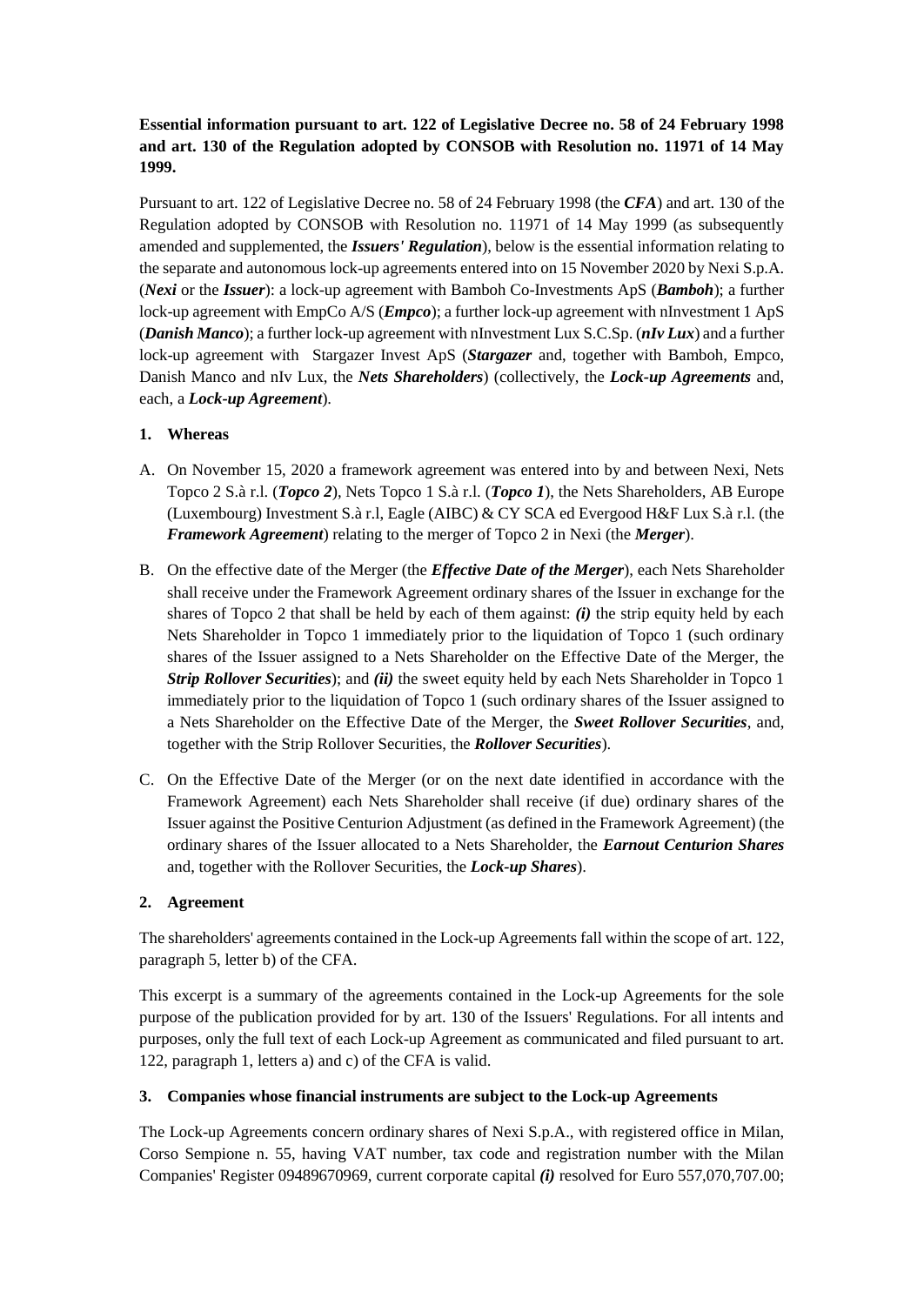*(ii)* subscribed and paid up for Euro 57,070,707.00 and *(iii)* divided into no. 627,777,777 ordinary shares with no nominal value admitted to trading on the stock exchange (*Mercato Telematico Azionario*) organized and managed by Borsa Italiana S.p.A. (ISIN IT0005366767).

### **4. Parties to the Lock-up Agreements and financial instruments held by them**

(i) A Lock-up Agreement has been entered into, on the one hand, by Nexi (as identified in the preceding paragraph) and, on the other hand, by Bamboh Co-Investments ApS, a company incorporated under the laws of Denmark, with registered office in Kristen Bernikows Gade 6, 2, 1105 København K, Denmark, registered at the *Centrale Virksomhedsregister* under number 39797909.

The Nexi shares that shall be held by Bamboh immediately after, and as a result of, the completion of the Merger, on a *pro-forma* basis, in light of the information currently available, shall be equal to no. 2,962,213, attributing equal voting rights, and representing approximately 0.29% of the then issued corporate capital of Nexi.

(ii) A further Lock-Up Agreement has been entered into, on the one hand, by Nexi (as identified in the preceding paragraph) and, on the other hand, by EmpCo A/S, a joint-stock company incorporated under the laws of Denmark, with registered office in Lautrupbjerg 10, 2750 Ballerup, Denmark, registered at the *Centrale Virksomhedsregister* under number 40779078.

The Nexi shares that shall be held by Empco immediately after, and as a result of, the completion of the Merger, on a *pro-forma* basis, in light of the information currently available, shall be equal to no. 843,228, attributing equal voting rights, and representing approximately 0.08% of the then issued corporate capital of Nexi.

(iii) A further Lock-Up Agreement has been entered into, on the one hand, by Nexi (as identified in the preceding paragraph) and, on the other hand, by nInvestment 1 ApS, a limited liability company incorporated under the laws of Denmark, with registered office in Lautrupbjerg 10, 2750 Ballerup, Denmark, registered at the *Centrale Virksomhedsregister* under number 39800675.

The Nexi shares that shall be held by Danish Manco immediately after, and as a result of, the completion of the Merger, on a *pro-forma* basis, in light of the information currently available, shall be equal to no. 10,286,921, attributing equal voting rights, and representing approximately 0.99% of the then issued corporate capital of Nexi.

(iv) A further Lock-Up Agreement has been entered into, on the one hand, by Nexi (as identified in the preceding paragraph) and, on the other hand, by nInvestment Lux S.C.Sp., a *société en commandite spéciale* incorporated under the laws of Luxemburg, with registered office in boulevard F.W. Raiffeisen, 15, L2411 Luxemburg, Luxemburg, registered at the Companies' and Trade Register of Luxemburg (*Registre de Commerce et des Sociétés*) under number 232312.

The Nexi shares that shall be held by nIv Lux immediately after, and as a result of, the completion of the Merger, on a *pro-forma* basis, in light of the information currently available, shall be equal to no. 1,747,782, attributing equal voting rights, and representing approximately 0.99% of the then issued corporate capital of Nexi.

(v) A further Lock-Up Agreement has been entered into, on the one hand, by Nexi (as identified in the preceding paragraph) and, on the other hand, by Stargazer Invest ApS, a limited liability company incorporated under the laws of Denmark, with registered office at Fortkaj 30, 11. th.,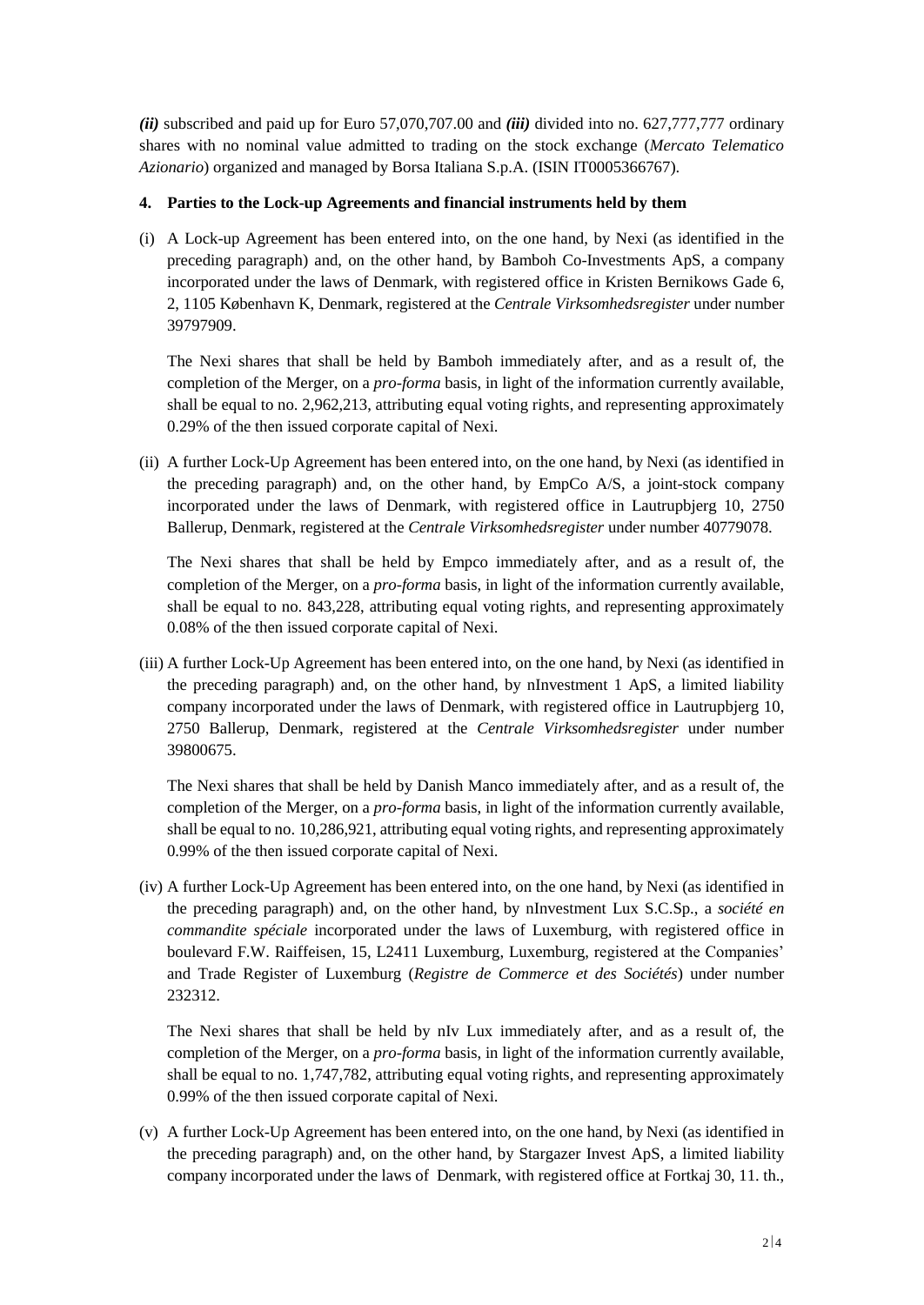2150 Nordhavn, Denmark, registered at the *Centrale Virksomhedsregister* under number 39796333.

The Nexi shares that shall be held by Stargazer immediately after, and as a result of, the completion of the Merger, on a *pro-forma* basis, in light of the information currently available, shall be equal to no. 682,530, attributing equal voting rights, and representing approximately 0.07% of the then issued corporate capital of Nexi.

## **5. Content of Lock-up Agreements**

Under the terms of the respective Lock-up Agreements, the Nets Shareholders, including on behalf of the entities controlled by them, their parent companies, jointly controlled entities or agents on their behalf, have undertaken, in the absence of prior written consent by Nexi, not to:

- (i) directly or indirectly, offer, sell, negotiate the sale, pledge or give any guarantee on, grant any option on or otherwise dispose of (or be bound by any transaction aimed at, or which may reasonably be considered aimed at disposing of) any Lock-up Share or any financial instrument convertible into or exercisable or exchangeable for Lock-up Shares, regardless of whether such transactions are to be settled by the allocation of ordinary shares of the Issuer or other financial instruments, in cash or otherwise;
- (ii) directly or indirectly, offer, sell, negotiate the sale, pledge or give any guarantee on, grant any option on or otherwise dispose of (or be bound by any transaction aimed at, or which may reasonably be considered aimed at disposing of) any Lock-up Share or any financial instrument convertible into or exercisable or exchangeable for Lock-up Shares, regardless of whether such transactions are to be settled by the allocation of ordinary shares of the Issuer or other financial instruments, in cash or otherwise; (each of the foregoing operations, including those under item (i), a *Sell-down*); and
- (iii) publicly announce the intention to carry out any of the foregoing transactions.

It is also set forth that the above obligations shall not apply: *(a)* to Empco in respect of one or more Sell-downs of up to 1 million Rollover Securities and *(b)* to Danish Manco in respect of one or more Sell-downs of up to 2 million Rollover Securities.

Each Nets Shareholder shall, around the date of subscription of the Deed of Merger, sign a letter indicating the actual number of Strip Rollover Securities and Sweet Rollover Securities to be allocated to it in exchange for its shares in Topco 2.

### **6. Duration of the Lock-up Agreements**

The commitments set out in the Lock-up Agreements are effective from the Effective Date of the Merger until, respectively:

- (i) with reference to the Strip Rollover Securities *(a)* the day coinciding with six months after the Effective Date of the Merger with respect to 100% of the Strip Rollover Securities; *(b)* the day coinciding with 12 months after the Effective Date of the Merger with respect to 66.6% of the Strip Rollover Securities; and *(c)* on the day coinciding with 24 months after the Effective Date of the Merger with respect to 33.4% of the Strip Rollover Securities;
- (ii) with reference to the Earnout Centurion Shares *(a)* the day coinciding with the six months after the Merger Effective Date in respect of 100% of the Earnout Centurion Shares; *(b)* the day coinciding with the 12 months after the Merger Effective Date in respect of 66.6% of the